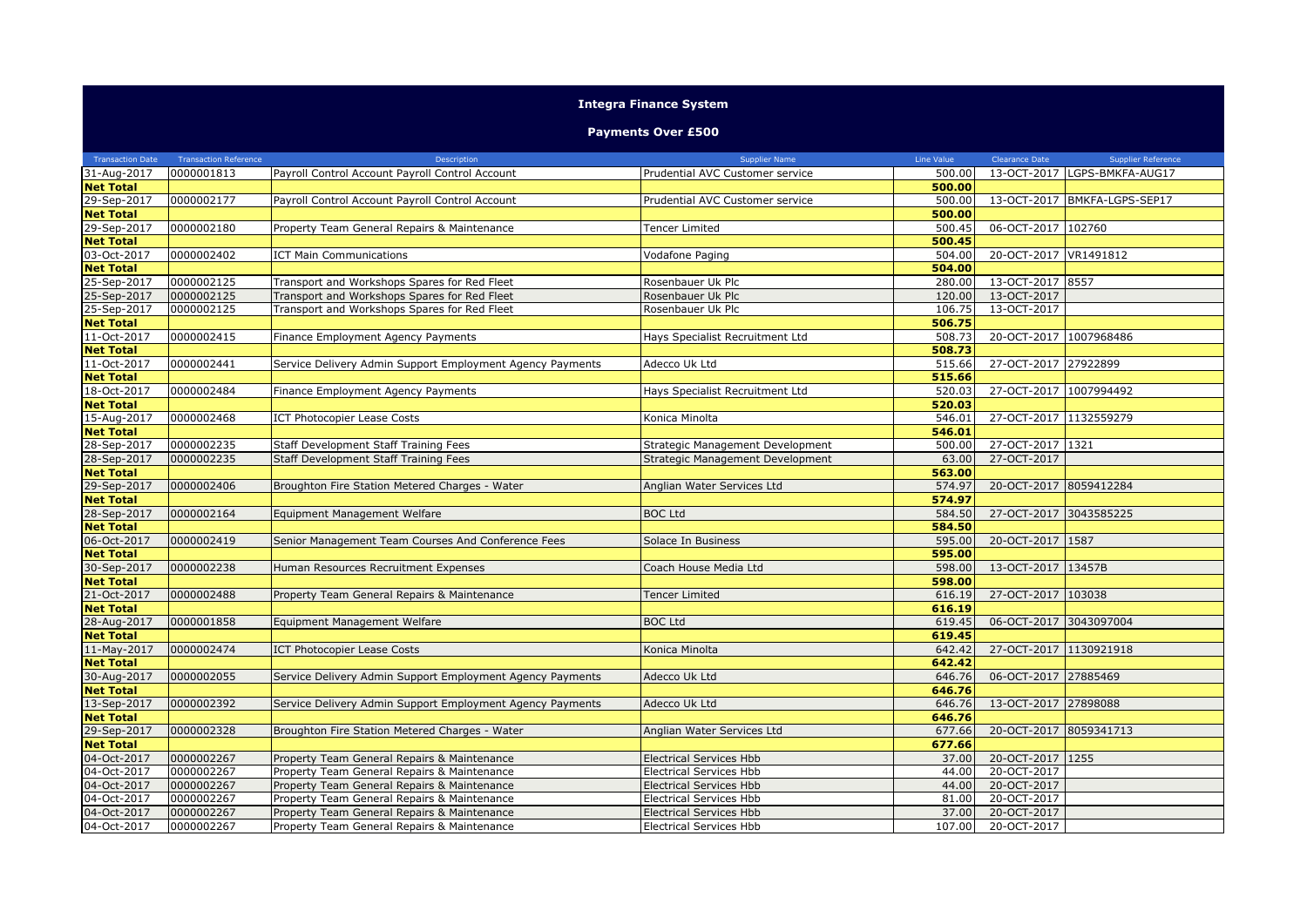| 04-Oct-2017      | 0000002267 | Property Team General Repairs & Maintenance                | <b>Electrical Services Hbb</b>    | 44.00  | 20-OCT-2017            |                                  |
|------------------|------------|------------------------------------------------------------|-----------------------------------|--------|------------------------|----------------------------------|
| 04-Oct-2017      | 0000002267 | Property Team General Repairs & Maintenance                | <b>Electrical Services Hbb</b>    | 37.00  | 20-OCT-2017            |                                  |
| 04-Oct-2017      | 0000002267 | Property Team General Repairs & Maintenance                | <b>Electrical Services Hbb</b>    | 74.00  | 20-OCT-2017            |                                  |
| 04-Oct-2017      | 0000002267 | Property Team General Repairs & Maintenance                | <b>Electrical Services Hbb</b>    | 67.00  | 20-OCT-2017            |                                  |
| 04-Oct-2017      | 0000002267 | Property Team General Repairs & Maintenance                | <b>Electrical Services Hbb</b>    | 30.00  | 20-OCT-2017            |                                  |
| 04-Oct-2017      | 0000002267 | Property Team General Repairs & Maintenance                | Electrical Services Hbb           | 56.00  | 20-OCT-2017            |                                  |
| 04-Oct-2017      | 0000002267 | Property Team General Repairs & Maintenance                | <b>Electrical Services Hbb</b>    | 30.00  | 20-OCT-2017            |                                  |
| <b>Net Total</b> |            |                                                            |                                   | 688.00 |                        |                                  |
| 29-Sep-2017      | 0000002169 | Protection Courses And Conference Fees                     | CFOA Services Ltd                 | 700.00 | 20-OCT-2017 CSL16790   |                                  |
| <b>Net Total</b> |            |                                                            |                                   | 700.00 |                        |                                  |
| 03-Oct-2017      | 0000002220 | Property Team General Repairs & Maintenance                | <b>Instant Doors</b>              | 757.00 | 20-OCT-2017 MK3813     |                                  |
| <b>Net Total</b> |            |                                                            |                                   | 757.00 |                        |                                  |
| 15-Sep-2017      | 0000002315 | Property Team Main Communications                          | Rocksure Systems Ltd (Peoplesafe) | 466.20 | 13-OCT-2017 IN0339347  |                                  |
| 15-Sep-2017      | 0000002315 | Transport and Workshops Main Communications                | Rocksure Systems Ltd (Peoplesafe) | 310.80 | 13-OCT-2017            |                                  |
| <b>Net Total</b> |            |                                                            |                                   | 777.00 |                        |                                  |
| 27-Jul-2017      | 0000002393 | Transport and Workshops Spares for Red Fleet               | DM Auto Installations Ltd         | 782.00 | 13-OCT-2017 715        |                                  |
| <b>Net Total</b> |            |                                                            |                                   | 782.00 |                        |                                  |
| 05-Oct-2017      | 0000002339 | Driving School Operational Equipment                       | Oxfordshire County Council        | 255.59 | 20-OCT-2017 3920189035 |                                  |
| 05-Oct-2017      | 0000002339 | Driving School Mileage and Lump Sum                        | Oxfordshire County Council        | 540.00 | 20-OCT-2017            |                                  |
| <b>Net Total</b> |            |                                                            |                                   | 795.59 |                        |                                  |
| 26-Sep-2017      | 0000002126 | <b>ICT Computer Hardware</b>                               | XMA Ltd                           | 796.25 | 13-OCT-2017 BX39753    |                                  |
| <b>Net Total</b> |            |                                                            |                                   | 796.25 |                        |                                  |
| 30-Sep-2017      | 0000002197 | Amersham Fire Station Plan Preventative Maintenance        | P French                          | 23.00  | 13-OCT-2017 02281      |                                  |
| 30-Sep-2017      | 0000002197 | Chesham Fire Station Plan Preventative Maintenance         | P French                          | 25.00  | 13-OCT-2017            |                                  |
| 30-Sep-2017      | 0000002197 | Marlow Fire Station Plan Preventative Maintenance          | P French                          | 52.00  | 13-OCT-2017            |                                  |
| 30-Sep-2017      | 0000002197 | Stokenchurch Fire Station Plan Preventative Maintenance    | P French                          | 20.00  | 13-OCT-2017            |                                  |
| 30-Sep-2017      | 0000002197 | High Wycombe Fire Station Plan Preventative Maintenance    | P French                          | 80.00  | 13-OCT-2017            |                                  |
| 30-Sep-2017      | 0000002197 | Brill Fire Station Plan Preventative Maintenance           | P French                          | 15.00  | 13-OCT-2017            |                                  |
| 30-Sep-2017      | 0000002197 | Winslow Fire Station Plan Preventative Maintenance         | P French                          | 20.00  | 13-OCT-2017            |                                  |
| 30-Sep-2017      | 0000002197 | MK West Fire Station Plan Preventative Maintenance         | P French                          | 85.00  | 13-OCT-2017            |                                  |
| 30-Sep-2017      | 0000002197 | MK West Fire Station Plan Preventative Maintenance         | P French                          | 80.00  | 13-OCT-2017            |                                  |
| 30-Sep-2017      | 0000002197 | Newport Pagnell Fire Station Plan Preventative Maintenance | P French                          | 30.00  | 13-OCT-2017            |                                  |
| 30-Sep-2017      | 0000002197 | Broughton Fire Station Plan Preventative Maintenance       | P French                          | 52.00  | 13-OCT-2017            |                                  |
| 30-Sep-2017      | 0000002197 | Admin Buildings - HQ Plan Preventative Maintenance         | P French                          | 80.00  | 13-OCT-2017            |                                  |
| 30-Sep-2017      | 0000002197 | Great Missenden Fire Station Plan Preventative Maintenance | P French                          | 23.00  | 13-OCT-2017            |                                  |
| 30-Sep-2017      | 0000002197 | Gerrards Cross Fire Station Plan Preventative Maintenance  | P French                          | 23.00  | 13-OCT-2017            |                                  |
| 30-Sep-2017      | 0000002197 | Beaconsfield Fire Station Plan Preventative Maintenance    | P French                          | 35.00  | 13-OCT-2017            |                                  |
| 30-Sep-2017      | 0000002197 | Princes Risborough Station Plan Preventative Maintenance   | P French                          | 20.00  | 13-OCT-2017            |                                  |
| 30-Sep-2017      | 0000002197 | Admin Buildings - Unit 7 Plan Preventative Maintenance     | P French                          | 25.00  | 13-OCT-2017            |                                  |
| 30-Sep-2017      | 0000002197 | Olney Fire Station Plan Preventative Maintenance           | P French                          | 20.00  | 13-OCT-2017            |                                  |
| 30-Sep-2017      | 0000002197 | Buckingham Fire Station Plan Preventative Maintenance      | P French                          | 25.00  | 13-OCT-2017            |                                  |
| 30-Sep-2017      | 0000002197 | Waddesdon Fire Station Plan Preventative Maintenance       | P French                          | 15.00  | 13-OCT-2017            |                                  |
| 30-Sep-2017      | 0000002197 | Haddenham Fire Station Plan Preventative Maintenance       | P French                          | 52.00  | 13-OCT-2017            |                                  |
| <b>Net Total</b> |            |                                                            |                                   | 800.00 |                        |                                  |
| 27-Jun-2017      | 0000002394 | Admin Buildings - HQ Plan Preventative Maintenance         | Zip Heaters (Uk) Limited          | 803.37 | 20-OCT-2017 629965     |                                  |
| <b>Net Total</b> |            |                                                            |                                   | 803.37 |                        |                                  |
| 09-Oct-2017      | 0000002499 | <b>High Wycombe Fire Station Rates</b>                     | Wycombe District Council          | 805.00 |                        | 27-OCT-2017 770000002OCT17-SEP18 |
| <b>Net Total</b> |            |                                                            |                                   | 805.00 |                        |                                  |
| 24-Jul-2017      | 0000002440 | Service Delivery Management Welfare                        | Oxfordshire County Council        | 805.00 | 20-OCT-2017 3920170527 |                                  |
| <b>Net Total</b> |            |                                                            |                                   | 805.00 |                        |                                  |
| 11-Oct-2017      | 0000002442 | Human Resources Employment Agency Payments                 | Adecco Uk Ltd                     | 826.88 | 20-OCT-2017 27922898   |                                  |
| <b>Net Total</b> |            |                                                            |                                   | 826.88 |                        |                                  |
| 10-Oct-2017      | 0000002403 | Staff Development Staff Training Fees                      | Gas Safe                          | 218.00 | 27-OCT-2017 11325      |                                  |
| 10-Oct-2017      | 0000002403 | Staff Development Staff Training Fees                      | Gas Safe                          | 630.00 | 27-OCT-2017            |                                  |
| <b>Net Total</b> |            |                                                            |                                   | 848.00 |                        |                                  |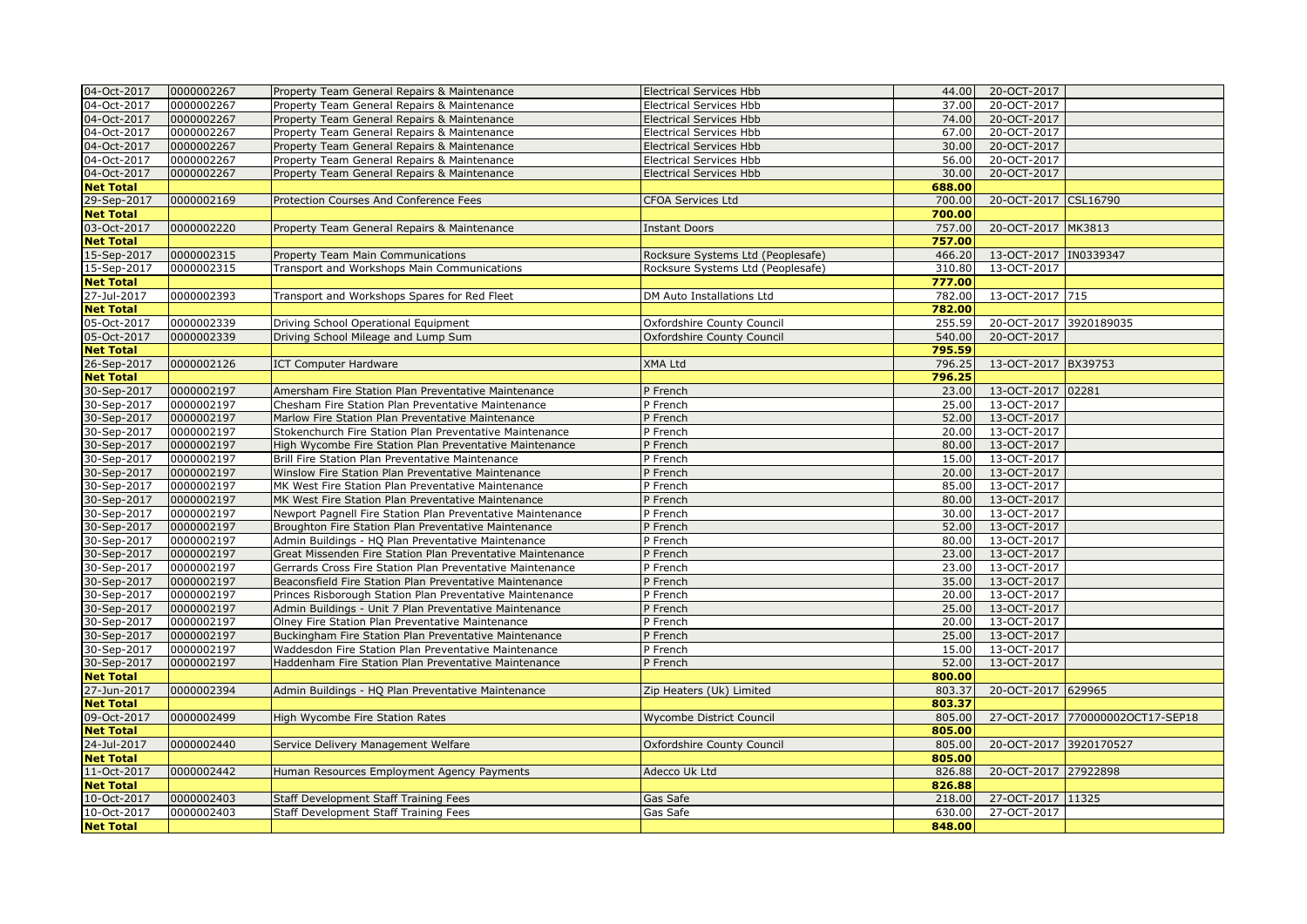| 19-Sep-2017                     | 0000002048               | <b>BASI Project Computer Software</b>                                                | Capita Integrated                       | 849.25               | 06-OCT-2017 6060025896     |                             |
|---------------------------------|--------------------------|--------------------------------------------------------------------------------------|-----------------------------------------|----------------------|----------------------------|-----------------------------|
| <b>Net Total</b>                |                          |                                                                                      |                                         | 849.25               |                            |                             |
| 05-Oct-2017                     | 0000002517               | Water Hydrants Hydrant Repair                                                        | Thames Water (Hydrant) Services         | 850.00               | 27-OCT-2017 CBA1709278     |                             |
| <b>Net Total</b>                |                          |                                                                                      |                                         | 850.00               |                            |                             |
| 29-Sep-2017                     | 0000002226               | Research and Development Operational Equipment                                       | Thomas Graham & Sons (Iron & Steel) Ltd | 832.05               | 06-OCT-2017 MR253821       |                             |
| 29-Sep-2017                     | 0000002226               | Research and Development General Postage                                             | Thomas Graham & Sons (Iron & Steel) Ltd | 8.50                 | 06-OCT-2017                |                             |
| 29-Sep-2017                     | 0000002226               | Research and Development Operational Equipment                                       | Thomas Graham & Sons (Iron & Steel) Ltd | 33.10                | 06-OCT-2017                |                             |
| <b>Net Total</b>                |                          |                                                                                      |                                         | 873.65               |                            |                             |
| 09-Jun-2017                     | 0000002472               | <b>ICT Photocopier Lease Costs</b>                                                   | Konica Minolta                          | 879.84               | 27-OCT-2017 1131376915     |                             |
| <b>Net Total</b>                |                          |                                                                                      |                                         | 879.84               |                            |                             |
| 08-Sep-2017                     | 0000002466               | <b>ICT Photocopier Lease Costs</b>                                                   | Konica Minolta                          | 879.84               | 27-OCT-2017 1132964090     |                             |
| <b>Net Total</b>                |                          |                                                                                      |                                         | 879.84               |                            |                             |
| 20-Sep-2017                     | 0000002064               | <b>BASI Project Other Training</b>                                                   | Capita Integrated                       | 889.00               | 06-OCT-2017 6060025907     |                             |
| <b>Net Total</b>                |                          |                                                                                      |                                         | 889.00               |                            |                             |
| 06-Oct-2017                     | 0000002366               | Staff Development Staff Training Fees                                                | Focus on Training                       | 899.00               | 27-OCT-2017 22475          |                             |
| <b>Net Total</b>                |                          |                                                                                      |                                         | 899.00               |                            |                             |
| 05-Oct-2017                     | 0000002345               | Equipment Management Protective Clothing                                             | Eagle Technical Products Limited        | 990.00               | 20-OCT-2017 29315          |                             |
| <b>Net Total</b>                |                          |                                                                                      |                                         | 990.00               |                            |                             |
| 30-Sep-2017                     | 0000002167               | Equipment Management Uniforms                                                        | MWUK T/A Dimensions                     | 20.80                |                            | 13-OCT-2017 OLSINV/04496841 |
| 30-Sep-2017                     | 0000002167               | Property Team Uniforms                                                               | MWUK T/A Dimensions                     | 31.70                | 13-OCT-2017                |                             |
| 30-Sep-2017                     | 0000002167               | Property Team Uniforms                                                               | MWUK T/A Dimensions                     | 31.70                | 13-OCT-2017                |                             |
| 30-Sep-2017                     | 0000002167               | <b>Equipment Management Uniforms</b>                                                 | <b>MWUK T/A Dimensions</b>              | 330.55               | 13-OCT-2017                |                             |
| 30-Sep-2017                     | 0000002167               | Equipment Management Uniforms                                                        | MWUK T/A Dimensions                     | 30.05                | 13-OCT-2017                |                             |
| 30-Sep-2017                     | 0000002167               | <b>Equipment Management Uniforms</b>                                                 | MWUK T/A Dimensions                     | 20.80                | 13-OCT-2017                |                             |
| 30-Sep-2017                     | 0000002167               | Equipment Management Uniforms                                                        | MWUK T/A Dimensions                     | 20.80                | 13-OCT-2017                |                             |
| 30-Sep-2017                     | 0000002167               | <b>Equipment Management Uniforms</b>                                                 | MWUK T/A Dimensions                     | 20.80                | 13-OCT-2017                |                             |
| 30-Sep-2017                     | 0000002167               | Equipment Management Uniforms                                                        | MWUK T/A Dimensions                     | 31.20                | 13-OCT-2017                |                             |
| 30-Sep-2017                     | 0000002167               | <b>Equipment Management Uniforms</b>                                                 | MWUK T/A Dimensions                     | 72.22                | 13-OCT-2017                |                             |
| 30-Sep-2017                     | 0000002167               | Equipment Management Uniforms                                                        | MWUK T/A Dimensions                     | 62.80                | 13-OCT-2017                |                             |
| 30-Sep-2017                     | 0000002167               | Equipment Management Uniforms                                                        | MWUK T/A Dimensions                     | 360.60               | 13-OCT-2017                |                             |
| <b>Net Total</b>                |                          |                                                                                      |                                         | 1,034.02             |                            |                             |
| 27-Sep-2017                     | 0000002149               | Operational Training Plan Preventative Maintenance                                   | KTF Fire Training GmbH                  | 1,074.88             |                            | 20-OCT-2017 180.00001302    |
| <b>Net Total</b>                |                          |                                                                                      |                                         | 1,074.88             |                            |                             |
| 18-Sep-2017                     | 0000002032               | Equipment Management Protective Clothing                                             | MSA (BRITAIN) LTD                       | 153.40               | 13-OCT-2017 99238315       |                             |
| 18-Sep-2017                     | 0000002032               | Equipment Management Protective Clothing                                             | MSA (BRITAIN) LTD                       | 312.00               | 13-OCT-2017                |                             |
| 18-Sep-2017<br>18-Sep-2017      | 0000002032<br>0000002032 | Equipment Management Protective Clothing<br>Equipment Management Protective Clothing | MSA (BRITAIN) LTD<br>MSA (BRITAIN) LTD  | 159.90<br>469.30     | 13-OCT-2017<br>13-OCT-2017 |                             |
|                                 |                          |                                                                                      |                                         |                      |                            |                             |
| <b>Net Total</b><br>29-Sep-2017 | 0000002376               | Human Resources Occupational Health Nurse Sess                                       | M.K. Occupational Health                | 1,094.60<br>1,135.00 | 20-OCT-2017 90403          |                             |
| <b>Net Total</b>                |                          |                                                                                      |                                         | 1,135.00             |                            |                             |
| 06-Oct-2017                     | 0000002445               | <b>Buckingham Fire Station Gas</b>                                                   | Gazprom Energy                          | 47.70                | 20-OCT-2017 114705         |                             |
| 06-Oct-2017                     | 0000002445               | Beaconsfield Fire Station Gas                                                        | Gazprom Energy                          | 156.82               | 20-OCT-2017                |                             |
| 06-Oct-2017                     | 0000002445               | Olney Fire Station Gas                                                               | Gazprom Energy                          | 49.62                | 20-OCT-2017                |                             |
| 06-Oct-2017                     | 0000002445               | Chesham Fire Station Gas                                                             | Gazprom Energy                          | 81.39                | 20-OCT-2017                |                             |
| 06-Oct-2017                     | 0000002445               | Great Missenden Fire Station Gas                                                     | Gazprom Energy                          | 52.90                | 20-OCT-2017                |                             |
| 06-Oct-2017                     | 0000002445               | Admin Buildings - HQ Gas                                                             | Gazprom Energy                          | 712.50               | 20-OCT-2017                |                             |
| 06-Oct-2017                     | 0000002445               | Admin Buildings - Marlow Gas                                                         | Gazprom Energy                          | 236.28               | 20-OCT-2017                |                             |
| 06-Oct-2017                     | 0000002445               | <b>Broughton Fire Station Gas</b>                                                    | Gazprom Energy                          | 116.85               | 20-OCT-2017                |                             |
| 06-Oct-2017                     | 0000002445               | Newport Pagnell Fire Station Gas                                                     | Gazprom Energy                          | 61.78                | 20-OCT-2017                |                             |
| 06-Oct-2017                     | 0000002445               | MK West Fire Station Gas                                                             | Gazprom Energy                          | 300.47               | 20-OCT-2017                |                             |
| 06-Oct-2017                     | 0000002445               | MK West Fire Station Gas                                                             | Gazprom Energy                          | 295.17               | 20-OCT-2017                |                             |
| 06-Oct-2017                     | 0000002445               | Gerrards Cross Fire Station Gas                                                      | Gazprom Energy                          | 200.32               | 20-OCT-2017                |                             |
| 06-Oct-2017                     | 0000002445               | Buckingham Fire Station Gas                                                          | Gazprom Energy                          | 407.91               | 20-OCT-2017                |                             |
| 06-Oct-2017                     | 0000002445               | Winslow Fire Station Gas                                                             | Gazprom Energy                          | 44.74                | 20-OCT-2017                |                             |
| 06-Oct-2017                     | 0000002445               | Waddesdon Fire Station Gas                                                           | Gazprom Energy                          | 28.84                | 20-OCT-2017                |                             |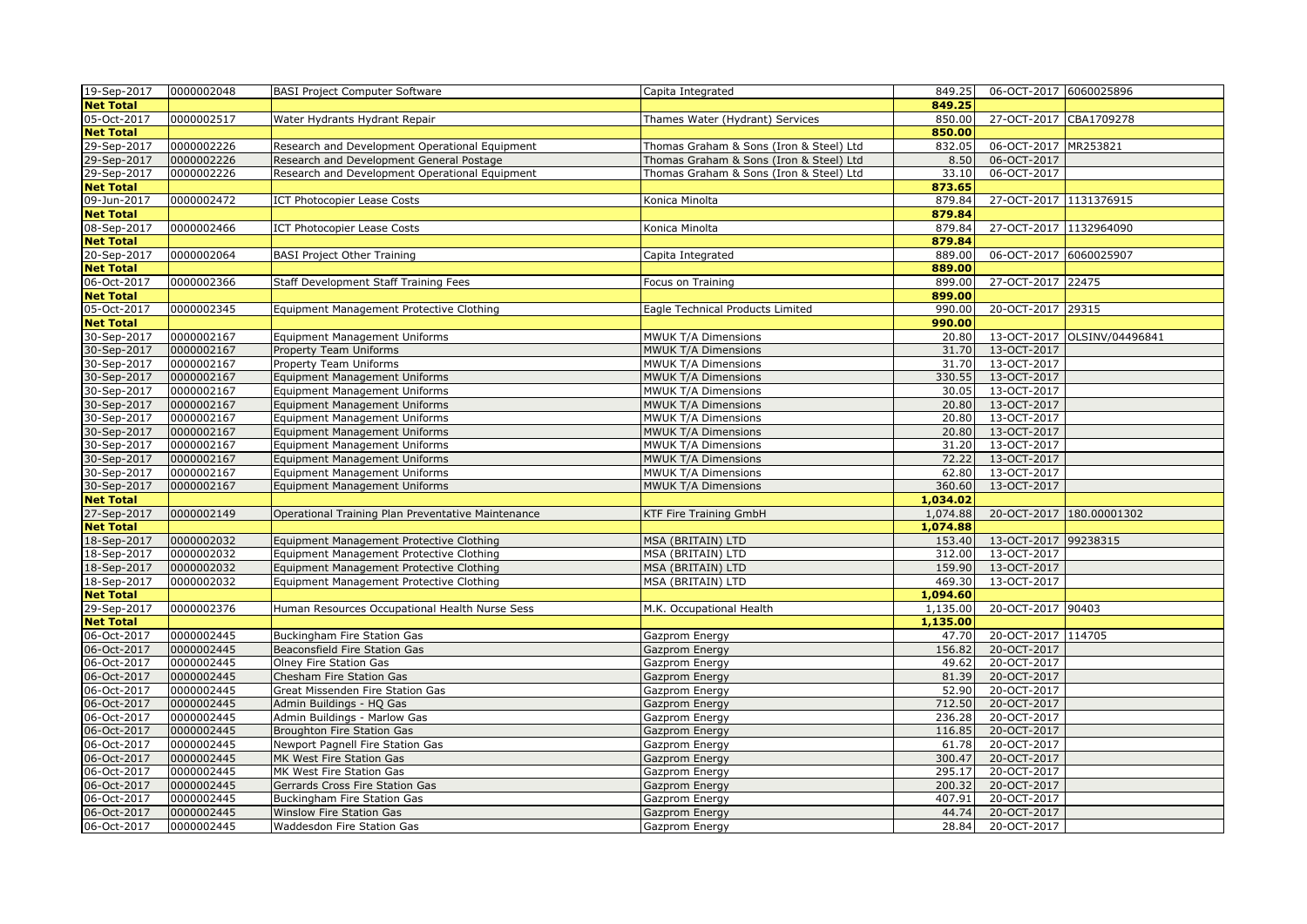| 06-Oct-2017                     | 0000002445 | High Wycombe Fire Station Gas                              | Gazprom Energy                      | 307.04               | 20-OCT-2017            |                                 |
|---------------------------------|------------|------------------------------------------------------------|-------------------------------------|----------------------|------------------------|---------------------------------|
| 06-Oct-2017                     | 0000002445 | Stokenchurch Fire Station Gas                              | Gazprom Energy                      | 66.13                | 20-OCT-2017            |                                 |
| 06-Oct-2017                     | 0000002445 | Admin Buildings - Haddenham Gas                            | Gazprom Energy                      | 148.96               | 20-OCT-2017            |                                 |
| 06-Oct-2017                     | 0000002445 | Amersham Fire Station Gas                                  | Gazprom Energy                      | 70.88                | 20-OCT-2017            |                                 |
| <b>Net Total</b>                |            |                                                            |                                     | 3,386.30             |                        |                                 |
| 10-Oct-2017                     | 0000002411 | Staff Development Staff Training Fees                      | Holiday Inn Aylesbury               | 1,153.75             | 20-OCT-2017 51884      |                                 |
| <b>Net Total</b>                |            |                                                            |                                     | 1,153.75             |                        |                                 |
| 30-Sep-2017                     | 0000001605 | Equipment Management Welfare                               | Weber Rescue Uk Ltd                 | 175.00               | 13-OCT-2017 18-R1319   |                                 |
| 30-Sep-2017                     | 0000001605 | Equipment Management General Postage                       | Weber Rescue Uk Ltd                 | 21.50                | 13-OCT-2017            |                                 |
| 30-Sep-2017                     | 0000001605 | Equipment Management Welfare                               | Weber Rescue Uk Ltd                 | 976.00               | 13-OCT-2017            |                                 |
| <b>Net Total</b>                |            |                                                            |                                     | 1,172.50             |                        |                                 |
| 23-Aug-2017                     | 0000002172 | Amersham Fire Station Plan Preventative Maintenance        | FTS Safety Solutions Ltd            | 53.78                |                        | 13-OCT-2017   FTS1239/FESERVICE |
| 23-Aug-2017                     | 0000002172 | Stokenchurch Fire Station Plan Preventative Maintenance    | FTS Safety Solutions Ltd            | 46.44                | 13-OCT-2017            |                                 |
| 23-Aug-2017                     | 0000002172 | Admin Buildings - Haddenham Plan Preventative Maintenance  | FTS Safety Solutions Ltd            | 75.80                | 13-OCT-2017            |                                 |
| 23-Aug-2017                     | 0000002172 | Admin Buildings - Unit 7 Plan Preventative Maintenance     | FTS Safety Solutions Ltd            | 97.47                | 13-OCT-2017            |                                 |
| 23-Aug-2017                     | 0000002172 | Olney Fire Station Plan Preventative Maintenance           | FTS Safety Solutions Ltd            | 35.43                | 13-OCT-2017            |                                 |
| 23-Aug-2017                     | 0000002172 | Buckingham Fire Station Plan Preventative Maintenance      | FTS Safety Solutions Ltd            | 39.10                | 13-OCT-2017            |                                 |
| 23-Aug-2017                     | 0000002172 | Waddesdon Fire Station Plan Preventative Maintenance       | FTS Safety Solutions Ltd            | 35.43                | 13-OCT-2017            |                                 |
| 23-Aug-2017                     | 0000002172 | Princes Risborough Station Plan Preventative Maintenance   | FTS Safety Solutions Ltd            | 46.44                | 13-OCT-2017            |                                 |
| 23-Aug-2017                     | 0000002172 | Beaconsfield Fire Station Plan Preventative Maintenance    | FTS Safety Solutions Ltd            | 75.80                | 13-OCT-2017            |                                 |
| 23-Aug-2017                     | 0000002172 | Gerrards Cross Fire Station Plan Preventative Maintenance  | FTS Safety Solutions Ltd            | 61.12                | 13-OCT-2017            |                                 |
| 23-Aug-2017                     | 0000002172 | Great Missenden Fire Station Plan Preventative Maintenance | FTS Safety Solutions Ltd            | 42.77                | 13-OCT-2017            |                                 |
| 23-Aug-2017                     | 0000002172 | Admin Buildings - HQ Plan Preventative Maintenance         | FTS Safety Solutions Ltd            | 200.24               | 13-OCT-2017            |                                 |
| 23-Aug-2017                     | 0000002172 | Admin Buildings - Marlow Plan Preventative Maintenance     | FTS Safety Solutions Ltd            | 64.79                | 13-OCT-2017            |                                 |
| 23-Aug-2017                     | 0000002172 | Broughton Fire Station Plan Preventative Maintenance       | FTS Safety Solutions Ltd            | 68.46                | 13-OCT-2017            |                                 |
| 23-Aug-2017                     | 0000002172 | Newport Pagnell Fire Station Plan Preventative Maintenance | FTS Safety Solutions Ltd            | 35.43                | 13-OCT-2017            |                                 |
| 23-Aug-2017                     | 0000002172 | MK West Fire Station Plan Preventative Maintenance         | FTS Safety Solutions Ltd            | 86.81                | 13-OCT-2017            |                                 |
| 23-Aug-2017                     | 0000002172 | MK West Fire Station Plan Preventative Maintenance         | FTS Safety Solutions Ltd            | 90.48                | 13-OCT-2017            |                                 |
| 23-Aug-2017                     | 0000002172 | Winslow Fire Station Plan Preventative Maintenance         | FTS Safety Solutions Ltd            | 35.43                | 13-OCT-2017            |                                 |
| 23-Aug-2017                     | 0000002172 | Brill Fire Station Plan Preventative Maintenance           | FTS Safety Solutions Ltd            | 39.10                | 13-OCT-2017            |                                 |
| 23-Aug-2017                     | 0000002172 | High Wycombe Fire Station Plan Preventative Maintenance    | FTS Safety Solutions Ltd            | 90.48                | 13-OCT-2017            |                                 |
| 23-Aug-2017                     | 0000002172 | Chesham Fire Station Plan Preventative Maintenance         | FTS Safety Solutions Ltd            | 53.78                | 13-OCT-2017            |                                 |
| <b>Net Total</b>                |            |                                                            |                                     | 1,374.58             |                        |                                 |
| 04-Oct-2017                     | 0000002289 | Property Team Consultancy Fees                             | Electrical Services Hbb             | 200.00               | 20-OCT-2017 1256       |                                 |
| 04-Oct-2017                     | 0000002289 | Property Team Consultancy Fees                             | <b>Electrical Services Hbb</b>      | 200.00               | 20-OCT-2017            |                                 |
| 04-Oct-2017                     | 0000002289 | Property Team Consultancy Fees                             | <b>Electrical Services Hbb</b>      | 250.00               | 20-OCT-2017            |                                 |
| 04-Oct-2017                     | 0000002289 | Property Team Consultancy Fees                             | <b>Electrical Services Hbb</b>      | 250.00               | 20-OCT-2017            |                                 |
| 04-Oct-2017                     | 0000002289 | Property Team Consultancy Fees                             | <b>Electrical Services Hbb</b>      | 250.00               | 20-OCT-2017            |                                 |
| 04-Oct-2017                     | 0000002289 | Property Team Consultancy Fees                             | Electrical Services Hbb             | 250.00               | 20-OCT-2017            |                                 |
| <b>Net Total</b>                |            |                                                            |                                     | 1,400.00             |                        |                                 |
| 05-May-2017<br><b>Net Total</b> | 0000002475 | <b>ICT Photocopier Lease Costs</b>                         | Konica Minolta                      | 1,521.87<br>1,521.87 | 27-OCT-2017 1130809444 |                                 |
| 11-Aug-2017                     | 0000002469 | <b>ICT Photocopier Lease Costs</b>                         | Konica Minolta                      | 1,521.87             | 27-OCT-2017 1132526132 |                                 |
| <b>Net Total</b>                |            |                                                            |                                     | 1,521.87             |                        |                                 |
| 31-Aug-2017                     | 0000002433 | Waddesdon Fire Station Cleaning Contract Services          | Ever Brite Cleaning Services        | 73.57                | 20-OCT-2017 12447      |                                 |
| 31-Aug-2017                     | 0000002433 | MK West Fire Station Cleaning Contract Services            | Ever Brite Cleaning Services        | 319.57               | 20-OCT-2017            |                                 |
| 31-Aug-2017                     | 0000002433 | Newport Pagnell Fire Station Cleaning Contract Services    | <b>Ever Brite Cleaning Services</b> | 186.13               | 20-OCT-2017            |                                 |
| 31-Aug-2017                     | 0000002433 | Buckingham Fire Station Cleaning Contract Services         | Ever Brite Cleaning Services        | 198.26               | 20-OCT-2017            |                                 |
| 31-Aug-2017                     | 0000002433 | MK West Fire Station Cleaning Contract Services            | Ever Brite Cleaning Services        | 319.57               | 20-OCT-2017            |                                 |
| 31-Aug-2017                     | 0000002433 | Broughton Fire Station Cleaning Contract Services          | Ever Brite Cleaning Services        | 368.09               | 20-OCT-2017            |                                 |
| 31-Aug-2017                     | 0000002433 | Winslow Fire Station Cleaning Contract Services            | Ever Brite Cleaning Services        | 79.62                | 20-OCT-2017            |                                 |
| <b>Net Total</b>                |            |                                                            |                                     | 1,544.81             |                        |                                 |
| 04-Oct-2017                     | 0000002224 | Property Team General Repairs & Maintenance                | <b>Instant Doors</b>                | 1,565.00             | 20-OCT-2017 MK3820     |                                 |
| <b>Net Total</b>                |            |                                                            |                                     | 1,565.00             |                        |                                 |
| 22-Sep-2017                     | 0000002142 | Property Team Consultancy Fees                             | Michael Riley Associates            | 1,600.00             | 06-OCT-2017 2457       |                                 |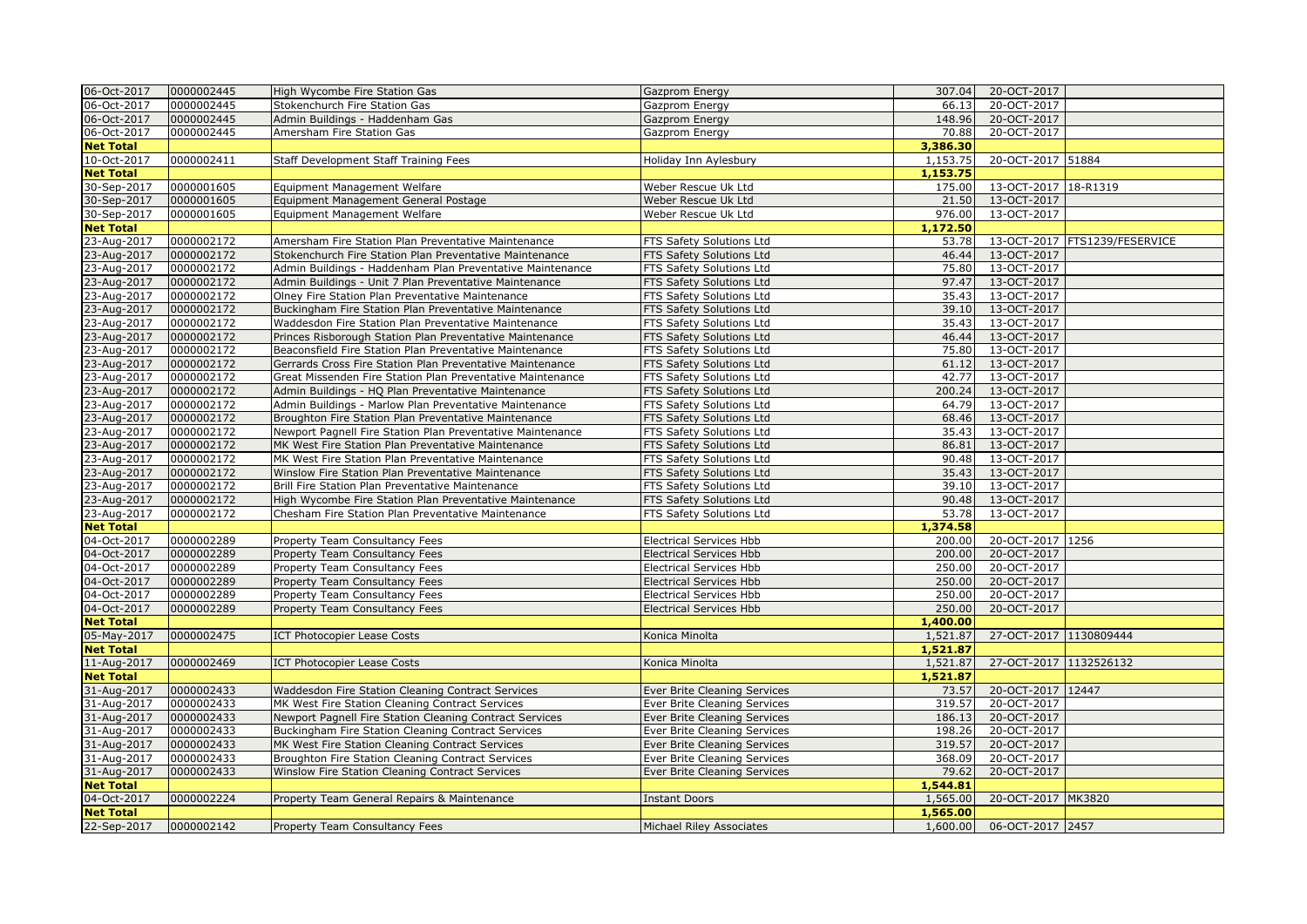| 09-Oct-2017<br>0000002424<br>1,530.81<br>Transport and Workshops Car Leasing<br>Lex Autolease Ltd<br>09-Oct-2017<br>0000002424<br>319.71<br>27-OCT-2017<br>Transport and Workshops Contracted Maintenance<br>Lex Autolease Ltd<br><b>Net Total</b><br>1,850.52 | 27-OCT-2017 IRIN573239       |
|----------------------------------------------------------------------------------------------------------------------------------------------------------------------------------------------------------------------------------------------------------------|------------------------------|
|                                                                                                                                                                                                                                                                |                              |
|                                                                                                                                                                                                                                                                |                              |
|                                                                                                                                                                                                                                                                |                              |
| 15-Sep-2017<br>0000002101<br>Asset Control Account Asset Control Account<br>WT Hills Ltd<br>1,735.50                                                                                                                                                           | 06-OCT-2017 MK2323/MK3525/02 |
| 1,735.50<br><b>Net Total</b>                                                                                                                                                                                                                                   |                              |
| 02-Oct-2017<br>1,780.00<br>0000002232<br>Finance Employment Agency Payments<br>Hays Specialist Recruitment Ltd                                                                                                                                                 | 06-OCT-2017 1007941325       |
| <b>Net Total</b><br>1,780.00                                                                                                                                                                                                                                   |                              |
| 10-Oct-2017<br>0000002416<br>Hays Specialist Recruitment Ltd<br>1,780.00<br>Finance Employment Agency Payments                                                                                                                                                 | 20-OCT-2017 1007963707       |
| <b>Net Total</b><br>1,780.00                                                                                                                                                                                                                                   |                              |
| 17-Oct-2017<br>0000002485<br>1,780.00<br>Finance Employment Agency Payments<br>Hays Specialist Recruitment Ltd                                                                                                                                                 | 27-OCT-2017 1007987453       |
| <b>Net Total</b><br>1,780.00                                                                                                                                                                                                                                   |                              |
| 28-Sep-2017<br>0000002186<br>Staff Development Staff Training Fees<br>1,820.00<br>Aylesbury College                                                                                                                                                            | 13-OCT-2017 SIN/00008113     |
| <b>Net Total</b><br>1,820.00                                                                                                                                                                                                                                   |                              |
| 06-Oct-2017<br>0000002386<br>1,845.57<br>Transport and Workshops Diesel Oil - Gas Oil<br>WFL (UK) Ltd Hall Fuels                                                                                                                                               | 20-OCT-2017 109611670        |
| <b>Net Total</b><br>1,845.57                                                                                                                                                                                                                                   |                              |
| 24-May-2017<br>0000002473<br>1,865.24<br><b>ICT Photocopier Lease Costs</b><br>Konica Minolta                                                                                                                                                                  | 27-OCT-2017 1131130869       |
| <b>Net Total</b><br>1,865.24                                                                                                                                                                                                                                   |                              |
| 05-Oct-2017<br>0000002336<br>Transport and Workshops Repair & Main of Vehicles & Eq<br>1,905.42<br>Supply + Limited                                                                                                                                            | 20-OCT-2017 0000030919       |
| 1,905.42<br><b>Net Total</b>                                                                                                                                                                                                                                   |                              |
| 13-OCT-2017 3146164<br>20-Sep-2017<br>0000002073<br>Operational Apprentices Protective Clothing<br>Bristol Uniform Limited<br>1,911.04                                                                                                                         |                              |
| <b>Net Total</b><br>1,911.04                                                                                                                                                                                                                                   |                              |
| 17-Aug-2017<br>0000001628<br>1,985.00<br>13-OCT-2017 MK3772<br>Property Team General Repairs & Maintenance<br><b>Instant Doors</b>                                                                                                                             |                              |
| <b>Net Total</b><br>1,985.00                                                                                                                                                                                                                                   |                              |
| 23-Aug-2017<br>0000002171<br>180.03<br>Property Team General Repairs & Maintenance<br>FTS Safety Solutions Ltd                                                                                                                                                 | 06-OCT-2017 FTS1260/FESUPPLY |
| 23-Aug-2017<br>0000002171<br>291.97<br>06-OCT-2017<br>Property Team General Repairs & Maintenance<br>FTS Safety Solutions Ltd                                                                                                                                  |                              |
| 23-Aug-2017<br>0000002171<br>70.88<br>06-OCT-2017<br>Property Team General Repairs & Maintenance<br>FTS Safety Solutions Ltd                                                                                                                                   |                              |
| 23-Aug-2017<br>06-OCT-2017<br>0000002171<br>Property Team General Repairs & Maintenance<br>FTS Safety Solutions Ltd<br>337.09                                                                                                                                  |                              |
| 23-Aug-2017<br>0000002171<br>164.42<br>06-OCT-2017<br>Property Team General Repairs & Maintenance<br>FTS Safety Solutions Ltd                                                                                                                                  |                              |
| 23-Aug-2017<br>0000002171<br>45.44<br>06-OCT-2017<br>Property Team General Repairs & Maintenance<br>FTS Safety Solutions Ltd                                                                                                                                   |                              |
| 23-Aug-2017<br>0000002171<br>147.62<br>06-OCT-2017<br>Property Team General Repairs & Maintenance<br>FTS Safety Solutions Ltd                                                                                                                                  |                              |
| 23-Aug-2017<br>0000002171<br>06-OCT-2017<br>Property Team General Repairs & Maintenance<br>FTS Safety Solutions Ltd<br>111.87                                                                                                                                  |                              |
| 23-Aug-2017<br>0000002171<br>536.21<br>Property Team General Repairs & Maintenance<br>FTS Safety Solutions Ltd<br>06-OCT-2017                                                                                                                                  |                              |
| 23-Aug-2017<br>06-OCT-2017<br>0000002171<br>Property Team General Repairs & Maintenance<br>FTS Safety Solutions Ltd<br>31.05                                                                                                                                   |                              |
| 23-Aug-2017<br>0000002171<br>06-OCT-2017<br>Property Team General Repairs & Maintenance<br>FTS Safety Solutions Ltd<br>86.85                                                                                                                                   |                              |
| 2,003.43<br><b>Net Total</b>                                                                                                                                                                                                                                   |                              |
| 0000002060<br>06-OCT-2017 INV-3696<br>Water Hydrants Hydrant Materials<br>20-Sep-2017<br>Gravitas International<br>2,040.00                                                                                                                                    |                              |
| 2,040.00<br><b>Net Total</b>                                                                                                                                                                                                                                   |                              |
| 10-Oct-2017<br>0000002340<br>89.25<br>Driving School Consultancy Fees<br>Oxfordshire County Council                                                                                                                                                            | 27-OCT-2017 3920189093       |
| 10-Oct-2017<br>0000002340<br>540.00<br>27-OCT-2017<br>Driving School Consultancy Fees<br>Oxfordshire County Council                                                                                                                                            |                              |
| 0000002340<br>27-OCT-2017<br>10-Oct-2017<br>Driving School Consultancy Fees<br>Oxfordshire County Council<br>435.00                                                                                                                                            |                              |
| 10-Oct-2017<br>0000002340<br>500.00<br>27-OCT-2017<br>Driving School Consultancy Fees<br>Oxfordshire County Council                                                                                                                                            |                              |
| 10-Oct-2017<br>0000002340<br>237.50<br>27-OCT-2017<br>Driving School Consultancy Fees<br>Oxfordshire County Council                                                                                                                                            |                              |
| 0000002340<br>10-Oct-2017<br>27-OCT-2017<br>Driving School Consultancy Fees<br>Oxfordshire County Council<br>256.75                                                                                                                                            |                              |
| <b>Net Total</b><br>2,058.50                                                                                                                                                                                                                                   |                              |
| 28-Sep-2017<br>0000002237<br>2,000.00<br>13-OCT-2017 1318<br>Staff Development Staff Training Fees<br>Strategic Management Development                                                                                                                         |                              |
| 28-Sep-2017<br>0000002237<br>13-OCT-2017<br>Staff Development Staff Training Fees<br>Strategic Management Development<br>67.50                                                                                                                                 |                              |
| <b>Net Total</b><br>2,067.50                                                                                                                                                                                                                                   |                              |
| 22-Sep-2017<br>0000002113<br>Transport and Workshops Diesel Oil - Gas Oil<br>2,083.95<br>06-OCT-2017 8586951<br>Pace Fuelcare Ltd                                                                                                                              |                              |
| <b>Net Total</b><br>2,083.95                                                                                                                                                                                                                                   |                              |
| 28-Sep-2017<br>0000002236<br>27-OCT-2017 1319<br>Staff Development Staff Training Fees<br>Strategic Management Development<br>1,000.00                                                                                                                         |                              |
| 28-Sep-2017<br>0000002236<br>27-OCT-2017<br>Staff Development Staff Training Fees<br>Strategic Management Development<br>1,000.00                                                                                                                              |                              |
| 27-OCT-2017<br>28-Sep-2017<br>0000002236<br>Staff Development Staff Training Fees<br>90.00<br>Strategic Management Development                                                                                                                                 |                              |
| <b>Net Total</b><br>2,090.00                                                                                                                                                                                                                                   |                              |
| 06-Oct-2017<br>0000002385<br>Transport and Workshops Diesel Oil - Gas Oil<br>WFL (UK) Ltd Hall Fuels<br>2,093.78                                                                                                                                               | 27-OCT-2017 109611671        |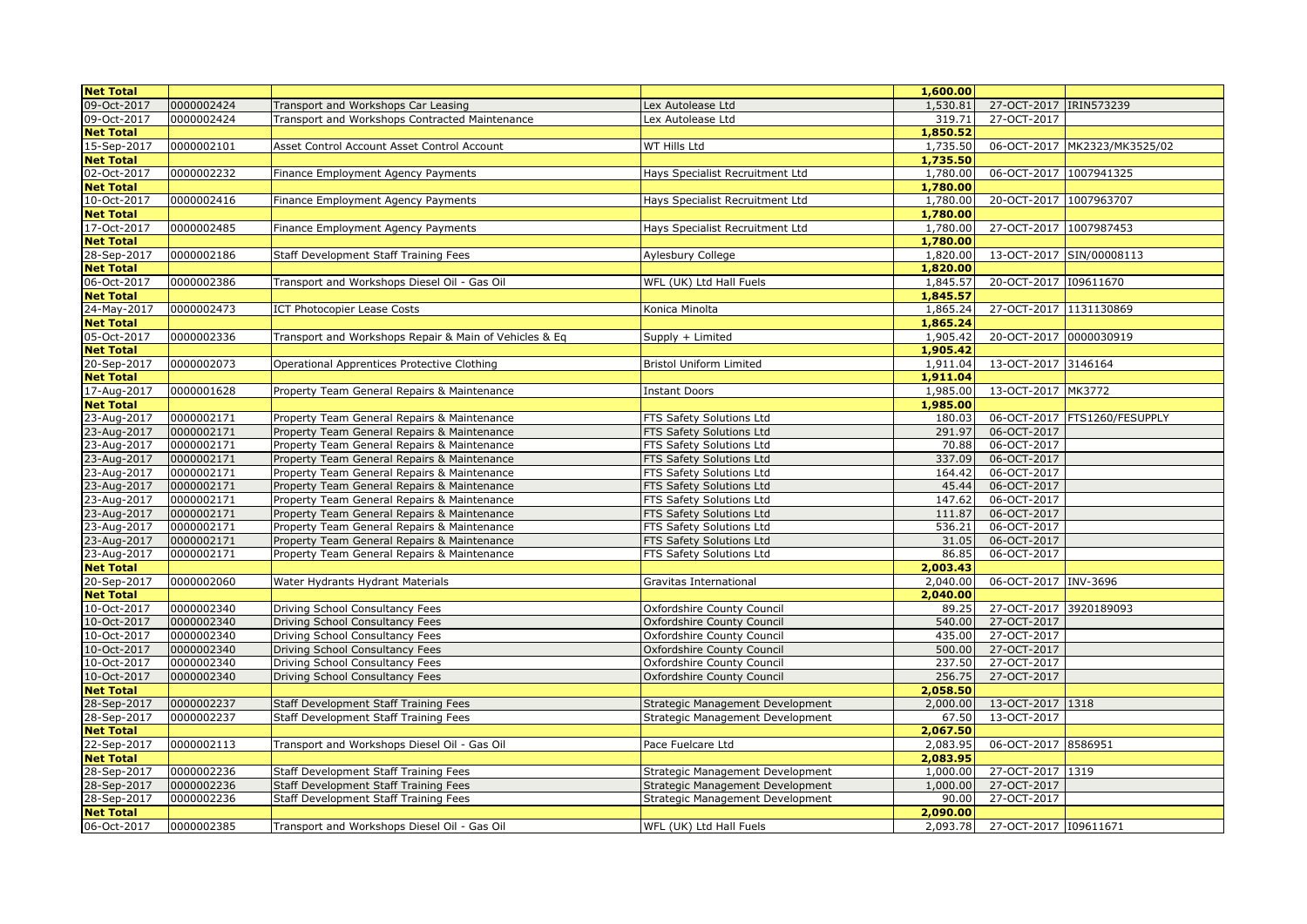| <b>Net Total</b>           |                          |                                                                                            |                                                                  | 2,093.78         |                               |                           |
|----------------------------|--------------------------|--------------------------------------------------------------------------------------------|------------------------------------------------------------------|------------------|-------------------------------|---------------------------|
| 23-Aug-2017                | 0000002467               | <b>ICT Photocopier Lease Costs</b>                                                         | Konica Minolta                                                   | 2,102.16         | 27-OCT-2017 1132655714        |                           |
| <b>Net Total</b>           |                          |                                                                                            |                                                                  | 2,102.16         |                               |                           |
| 21-Sep-2017                | 0000002127               | Asset Control Account Asset Control Account                                                | XMA Ltd                                                          | 2,140.00         | 06-OCT-2017 BW95168           |                           |
| <b>Net Total</b>           |                          |                                                                                            |                                                                  | 2,140.00         |                               |                           |
| 11-Oct-2017                | 0000002414               | Asset Control Account Asset Control Account                                                | XMA Ltd                                                          | 1,936.80         | 27-OCT-2017 BY75228           |                           |
| 11-Oct-2017                | 0000002414               | Asset Control Account Asset Control Account                                                | <b>XMA Ltd</b>                                                   | 210.60           | 27-OCT-2017                   |                           |
| <b>Net Total</b>           |                          |                                                                                            |                                                                  | 2,147.40         |                               |                           |
| 28-Sep-2017                | 0000002192               | Staff Development Staff Training Fees                                                      | Strategic Management Development                                 | 1,000.00         | 20-OCT-2017 1320              |                           |
| 28-Sep-2017                | 0000002192               | Staff Development Staff Training Fees                                                      | Strategic Management Development                                 | 200.00           | 20-OCT-2017                   |                           |
| 28-Sep-2017                | 0000002192               | Staff Development Staff Training Fees                                                      | Strategic Management Development                                 | 1,000.00         | 20-OCT-2017                   |                           |
| <b>Net Total</b>           |                          |                                                                                            |                                                                  | 2,200.00         |                               |                           |
| 29-Sep-2017                | 0000002319               | Asset Control Account Asset Control Account                                                | SPINACLEAN LTD                                                   | 2,400.00         | 20-OCT-2017 0569125           |                           |
| <b>Net Total</b>           |                          |                                                                                            |                                                                  | 2,400.00         |                               |                           |
| 06-Oct-2017                | 0000002383               | Transport and Workshops Diesel Oil - Gas Oil                                               | WFL (UK) Ltd Hall Fuels                                          | 2,433.50         | 13-OCT-2017 109611673         |                           |
| <b>Net Total</b>           |                          |                                                                                            |                                                                  | 2,433.50         |                               |                           |
| 01-Oct-2017                | 0000002361               | <b>ICT Main Communications</b>                                                             | Daisy Telecoms Ltd                                               | 2,644.67         | 20-OCT-2017 7318183           |                           |
| <b>Net Total</b>           |                          |                                                                                            |                                                                  | 2,644.67         |                               |                           |
| 14-Sep-2017                | 0000002010               | Staff Development Staff Training Fees                                                      | Supply + Limited                                                 | 500.00           | 27-OCT-2017 0000030713        |                           |
| 14-Sep-2017                | 0000002010               | Staff Development Staff Training Fees                                                      | Supply + Limited                                                 | 125.00           | 27-OCT-2017                   |                           |
| 14-Sep-2017                | 0000002010               | Staff Development Staff Training Fees                                                      | Supply + Limited                                                 | 47.25            | 27-OCT-2017                   |                           |
| 14-Sep-2017                | 0000002010               | Staff Development Staff Training Fees                                                      | Supply + Limited                                                 | 2,100.00         | 27-OCT-2017                   |                           |
| <b>Net Total</b>           |                          |                                                                                            |                                                                  | 2,772.25         |                               |                           |
| 04-Oct-2017                | 0000002275               | Property Team General Repairs & Maintenance                                                | <b>Electrical Services Hbb</b>                                   | 255.00           | 20-OCT-2017 1270              |                           |
| 04-Oct-2017                | 0000002275               | Property Team General Repairs & Maintenance                                                | <b>Electrical Services Hbb</b>                                   | 240.00           | 20-OCT-2017                   |                           |
| 04-Oct-2017                | 0000002275               | Property Team General Repairs & Maintenance                                                | <b>Electrical Services Hbb</b>                                   | 275.00           | 20-OCT-2017                   |                           |
| 04-Oct-2017                | 0000002275               | Property Team General Repairs & Maintenance                                                | <b>Electrical Services Hbb</b>                                   | 430.00           | 20-OCT-2017                   |                           |
| 04-Oct-2017                | 0000002275               | Property Team General Repairs & Maintenance                                                | <b>Electrical Services Hbb</b>                                   | 90.00            | 20-OCT-2017                   |                           |
| 04-Oct-2017                | 0000002275               | Property Team General Repairs & Maintenance                                                | <b>Electrical Services Hbb</b>                                   | 152.00           | 20-OCT-2017                   |                           |
| 04-Oct-2017                | 0000002275               | Property Team General Repairs & Maintenance                                                | <b>Electrical Services Hbb</b>                                   | 118.00           | 20-OCT-2017                   |                           |
| 04-Oct-2017<br>04-Oct-2017 | 0000002275               | Property Team General Repairs & Maintenance                                                | <b>Electrical Services Hbb</b>                                   | 210.00           | 20-OCT-2017                   |                           |
| 04-Oct-2017                | 0000002275<br>0000002275 | Property Team General Repairs & Maintenance                                                | <b>Electrical Services Hbb</b>                                   | 326.00<br>120.00 | 20-OCT-2017<br>20-OCT-2017    |                           |
| 04-Oct-2017                | 0000002275               | Property Team General Repairs & Maintenance                                                | <b>Electrical Services Hbb</b>                                   | 120.00           | 20-OCT-2017                   |                           |
| 04-Oct-2017                | 0000002275               | Property Team General Repairs & Maintenance<br>Property Team General Repairs & Maintenance | <b>Electrical Services Hbb</b><br><b>Electrical Services Hbb</b> | 90.00            | 20-OCT-2017                   |                           |
| 04-Oct-2017                | 0000002275               | Property Team General Repairs & Maintenance                                                | <b>Electrical Services Hbb</b>                                   | 150.00           | 20-OCT-2017                   |                           |
| 04-Oct-2017                | 0000002275               | Property Team General Repairs & Maintenance                                                | <b>Electrical Services Hbb</b>                                   | 60.00            | 20-OCT-2017                   |                           |
| 04-Oct-2017                | 0000002275               | Property Team General Repairs & Maintenance                                                | <b>Electrical Services Hbb</b>                                   | 12.00            | 20-OCT-2017                   |                           |
| 04-Oct-2017                | 0000002275               | Property Team General Repairs & Maintenance                                                | <b>Electrical Services Hbb</b>                                   | 132.00           | 20-OCT-2017                   |                           |
| <b>Net Total</b>           |                          |                                                                                            |                                                                  | 2,780.00         |                               |                           |
| 06-Oct-2017                | 0000002382               | Transport and Workshops Diesel Oil - Gas Oil                                               | WFL (UK) Ltd Hall Fuels                                          | 2,822.86         | 27-OCT-2017 109609760         |                           |
| <b>Net Total</b>           |                          |                                                                                            |                                                                  | 2,822.86         |                               |                           |
| 18-Sep-2017                | 0000002330               | Transport and Workshops Contracted Maintenance                                             | Lex Autolease Ltd                                                | 485.28           | 20-OCT-2017 MRI5968537        |                           |
| 18-Sep-2017                | 0000002330               | Transport and Workshops Car Leasing                                                        | Lex Autolease Ltd                                                | 2,450.76         | 20-OCT-2017                   |                           |
| <b>Net Total</b>           |                          |                                                                                            |                                                                  | 2,936.04         |                               |                           |
| 15-Sep-2017                | 0000002316               | Protection Main Communications                                                             | Rocksure Systems Ltd (Peoplesafe)                                | 2,952.60         | 13-OCT-2017 IN039346          |                           |
| <b>Net Total</b>           |                          |                                                                                            |                                                                  | 2,952.60         |                               |                           |
| 06-Oct-2017                | 0000002384               | Transport and Workshops Diesel Oil - Gas Oil                                               | WFL (UK) Ltd Hall Fuels                                          | 3,406.90         | 13-OCT-2017 109611672         |                           |
| <b>Net Total</b>           |                          |                                                                                            |                                                                  | 3,406.90         |                               |                           |
| 18-Sep-2017                | 0000002329               | Transport and Workshops Car Leasing                                                        | Lex Autolease Ltd                                                | 2,120.32         | 13-OCT-2017 MRI5979808        |                           |
| 18-Sep-2017                | 0000002329               | Transport and Workshops Contracted Maintenance                                             | Lex Autolease Ltd                                                | 1,714.68         | 13-OCT-2017                   |                           |
| <b>Net Total</b>           |                          |                                                                                            |                                                                  | 3,835.00         |                               |                           |
| 06-Oct-2017                | 0000002323               | Admin Buildings - HQ Electricity                                                           | Haven Power                                                      | 3,489.40         |                               | 13-OCT-2017  IN1102567026 |
| <b>Net Total</b>           |                          |                                                                                            |                                                                  | 3,489.40         |                               |                           |
| 09-Oct-2017                | 0000002331               | Asset Control Account Asset Control Account                                                | J Bray Decor                                                     |                  | 3,498.50 27-OCT-2017 09.10.17 |                           |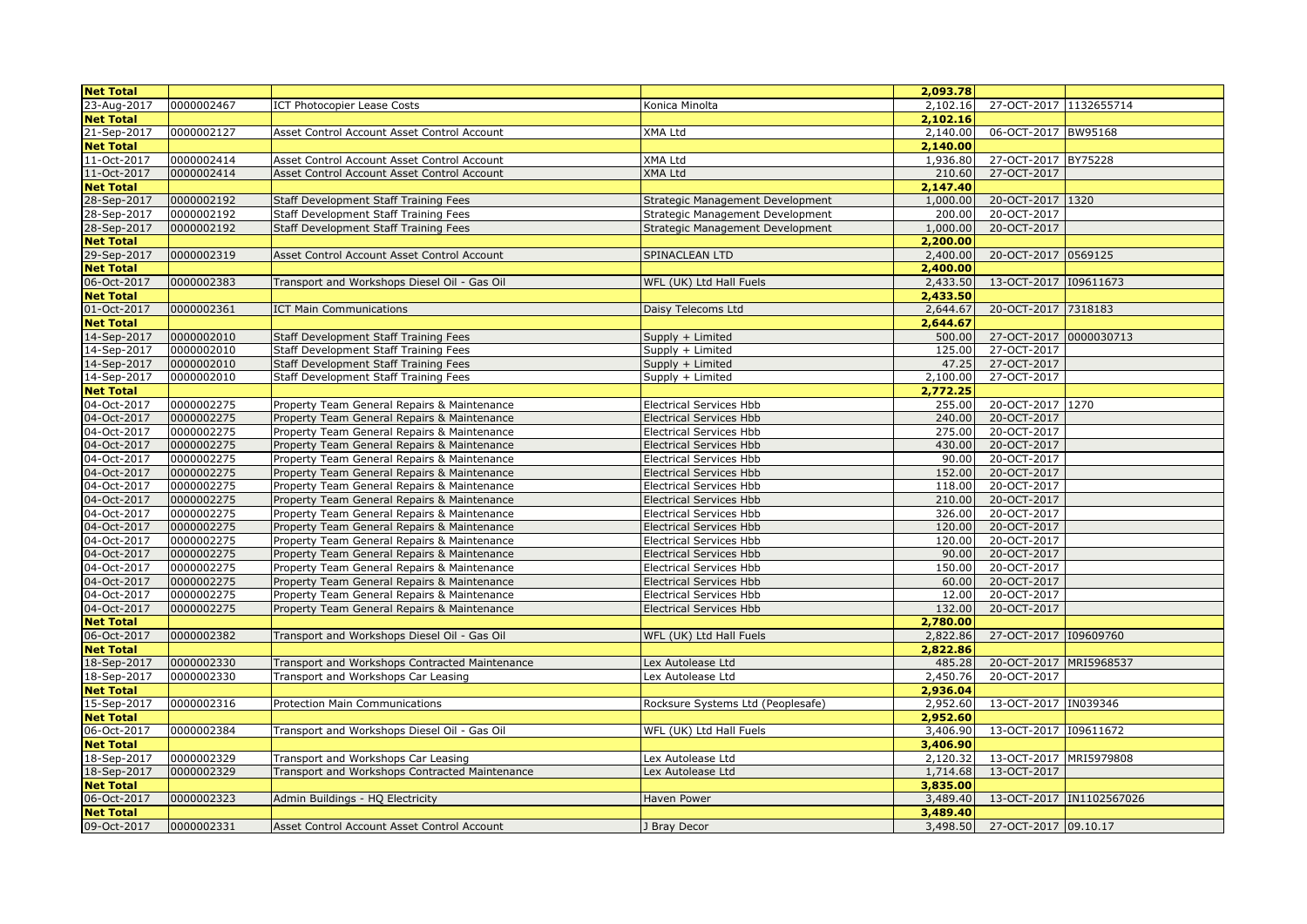| <b>Net Total</b> |            |                                                    |                                    | 3,498.50 |                        |                              |
|------------------|------------|----------------------------------------------------|------------------------------------|----------|------------------------|------------------------------|
| 25-Sep-2017      | 0000002309 | Retirement Benefits Enhanced Pension Regular Pay   | <b>BCC Pension Fund</b>            | 3,685.02 | 20-OCT-2017 2220002160 |                              |
| <b>Net Total</b> |            |                                                    |                                    | 3,685.02 |                        |                              |
| 02-Oct-2017      | 0000002190 | <b>ESMCP Consultancy Fees</b>                      | Mott MacDonald Ltd                 | 3,737.50 | 20-OCT-2017 IN00375802 |                              |
| <b>Net Total</b> |            |                                                    |                                    | 3,737.50 |                        |                              |
| 13-Sep-2017      | 0000002308 | Equipment Management Protective Clothing           | Jolly Safety Equipment Ltd         | 488.00   |                        | 13-OCT-2017 UK-17 -0000277   |
| 13-Sep-2017      | 0000002308 | Equipment Management Protective Clothing           | Jolly Safety Equipment Ltd         | 488.00   | 13-OCT-2017            |                              |
| 13-Sep-2017      | 0000002308 | Equipment Management Protective Clothing           | Jolly Safety Equipment Ltd         | 976.00   | 13-OCT-2017            |                              |
| 13-Sep-2017      | 0000002308 | Equipment Management General Postage               | Jolly Safety Equipment Ltd         | 78.00    | 13-OCT-2017            |                              |
| 13-Sep-2017      | 0000002308 | Equipment Management Protective Clothing           | Jolly Safety Equipment Ltd         | 488.00   | 13-OCT-2017            |                              |
| 13-Sep-2017      | 0000002308 | Equipment Management Protective Clothing           | Jolly Safety Equipment Ltd         | 1,220.00 | 13-OCT-2017            |                              |
| <b>Net Total</b> |            |                                                    |                                    | 3,738.00 |                        |                              |
| 29-Sep-2017      | 0000002240 | Asset Control Account Asset Control Account        | Industrial Pipe Servs(2003)Ltd     | 2,345.56 | 06-OCT-2017 12619      |                              |
| 29-Sep-2017      | 0000002240 | Asset Control Account Asset Control Account        | Industrial Pipe Servs(2003)Ltd     | 1,558.06 | 06-OCT-2017            |                              |
| <b>Net Total</b> |            |                                                    |                                    | 3,903.62 |                        |                              |
| 10-Jan-2017      | 0000002461 | Insurance Insurance                                | Zurich Insurance Plc               | 3,933.55 | 27-OCT-2017 10/01/2017 |                              |
| <b>Net Total</b> |            |                                                    |                                    | 3,933.55 |                        |                              |
| 29-Sep-2017      | 0000002228 | Admin Buildings - HQ Furniture                     | <b>Manton Office Solutions</b>     | 3,956.25 | 13-OCT-2017 99765      |                              |
| <b>Net Total</b> |            |                                                    |                                    | 3,956.25 |                        |                              |
| 29-Sep-2017      | 0000002520 | Human Resources Occupational Health Nurse Sess     | M.K. Occupational Health           | 200.00   | 27-OCT-2017 90305      |                              |
| 29-Sep-2017      | 0000002520 | Human Resources Occupational Health Nurse Sess     | M.K. Occupational Health           | 2,890.00 | 27-OCT-2017            |                              |
| 29-Sep-2017      | 0000002520 | Human Resources Occupational Health Nurse Sess     | M.K. Occupational Health           | 750.00   | 27-OCT-2017            |                              |
| 29-Sep-2017      | 0000002520 | Human Resources Occupational Health Nurse Sess     | M.K. Occupational Health           | 150.00   | 27-OCT-2017            |                              |
| <b>Net Total</b> |            |                                                    |                                    | 3,990.00 |                        |                              |
| 29-Sep-2017      | 0000002184 | <b>Information Consultancy Fees</b>                | Caci Ltd                           | 4,000.00 | 13-OCT-2017 254470     |                              |
| <b>Net Total</b> |            |                                                    |                                    | 4,000.00 |                        |                              |
| 03-Oct-2017      | 0000002397 | <b>ICT Main Communications</b>                     | EE Ltd                             | 4,056.11 |                        | 20-OCT-2017 01265019894      |
| <b>Net Total</b> |            |                                                    |                                    | 4,056.11 |                        |                              |
| 01-Feb-2017      | 0000002176 | Short-term Creditors SAP GRIR Take On Balances     | Bristol Uniform Limited (Care A/C) | 4,097.69 | 06-OCT-2017 376833     |                              |
| <b>Net Total</b> |            |                                                    |                                    | 4,097.69 |                        |                              |
| 24-Aug-2017      | 0000001797 | Equipment Management PPE Repairs                   | Bristol Uniform Limited (Care A/C) | 4,216.52 | 06-OCT-2017 405529     |                              |
| <b>Net Total</b> |            |                                                    |                                    | 4,216.52 |                        |                              |
| 27-Sep-2017      | 0000002500 | Equipment Management PPE Repairs                   | Bristol Uniform Limited (Care A/C) | 4,216.52 | 27-OCT-2017 409383     |                              |
| <b>Net Total</b> |            |                                                    |                                    | 4,216.52 |                        |                              |
| 29-Sep-2017      | 0000002324 | Human Resources Occupational Health Nurse Sess     | M.K. Occupational Health           | 4,241.66 | 20-OCT-2017 90205      |                              |
| <b>Net Total</b> |            |                                                    |                                    | 4,241.66 |                        |                              |
| 30-Sep-2017      | 0000002511 | Property Team Consultancy Fees                     | Dunwoody LLP                       | 4,500.00 | 27-OCT-2017 003579     |                              |
| <b>Net Total</b> |            |                                                    |                                    | 4,500.00 |                        |                              |
| 25-Sep-2017      | 0000002322 | Short-term Creditors SAP GRIR Take On Balances     | Bt Payment Services Ltd            | 4,769.21 |                        | 27-OCT-2017 VP99470570Q03101 |
| <b>Net Total</b> |            |                                                    |                                    | 4,769.21 |                        |                              |
| 03-Oct-2017      | 0000002161 | Equipment Management Welfare                       | Speedings Limited                  | 4,612.08 | 27-OCT-2017 50252      |                              |
| 03-Oct-2017      | 0000002161 | Equipment Management General Postage               | Speedings Limited                  | 30.00    | 27-OCT-2017            |                              |
| 03-Oct-2017      | 0000002161 | Equipment Management Welfare                       | Speedings Limited                  | 390.00   | 27-OCT-2017            |                              |
| <b>Net Total</b> |            |                                                    |                                    | 5,032.08 |                        |                              |
| 11-Oct-2017      | 0000002380 | Payroll Control Account Childcare Vouchers         | Sodexo P&MM Ltd Childcare Plus     | 6,296.17 | 13-OCT-2017 3360841    |                              |
| <b>Net Total</b> |            |                                                    |                                    | 6,296.17 |                        |                              |
| 03-Oct-2017      | 0000002400 | <b>ICT Main Communications</b>                     | Vodafone Paging                    | 6,695.97 | 20-OCT-2017 VR1491811  |                              |
| <b>Net Total</b> |            |                                                    |                                    | 6,695.97 |                        |                              |
| 15-Sep-2017      | 0000002141 | Equipment Management Operational Equipment         | Delta Fire Ltd                     | 3,450.00 | 06-OCT-2017 62445      |                              |
| 15-Sep-2017      | 0000002141 | Equipment Management Operational Equipment         | Delta Fire Ltd                     | 3,700.00 | 06-OCT-2017            |                              |
| <b>Net Total</b> |            |                                                    |                                    | 7,150.00 |                        |                              |
| 29-Sep-2017      | 0000002327 | Transport and Workshops Employment Agency Payments | Truckeast Ltd                      | 8,085.00 | 27-OCT-2017 11693457   |                              |
| <b>Net Total</b> |            |                                                    |                                    | 8,085.00 |                        |                              |
| 06-Oct-2017      | 0000002387 | Transport and Workshops Diesel Oil - Gas Oil       | WFL (UK) Ltd Hall Fuels            | 8,273.90 | 13-OCT-2017 109611669  |                              |
| <b>Net Total</b> |            |                                                    |                                    | 8,273.90 |                        |                              |